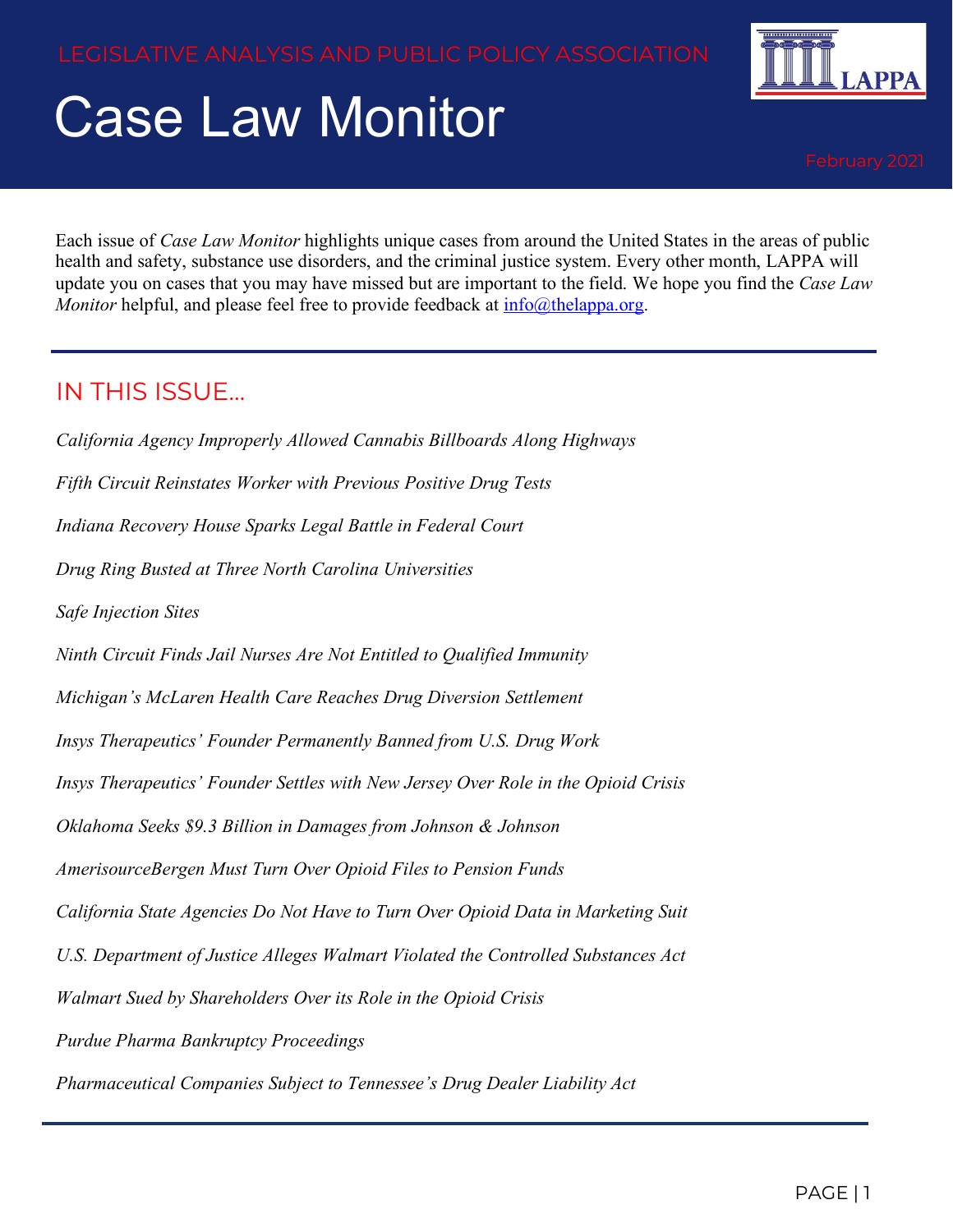#### CALIFORNIA AGENCY IMPROPERLY ALLOWED CANNABIS BILLBOARDS ALONG HIGHWAYS

*Matthew Farmer v. Bureau of Cannabis Control***, San Luis Obispo, California Superior Court, Case No. 19-CV-0597 (opinion filed November 20, 2020).** On November 20, 2020, a California state trial court judge ruled that California's Bureau of Cannabis Control (BCC) overstepped its power when it adopted a regulation allowing cannabis advertising billboards along freeways. In 2016, Californians approved Proposition 64, which legalizes cannabis for adult use and directs the BCC to administer and enforce the law. Proposition 64 contains a provision that prohibits licensed cannabis businesses from "advertis[ing] or market[ing] on a billboard or similar advertising device located on an Interstate Highway or on a State Highway which crosses

the California border." (Cal. Bus. & Prof. Code § 26152(d)). The BCC later issued rules interpreting the restriction to prohibit cannabis billboards and other outdoor advertising "located within a 15-mile radius of the California border on an Interstate Highway or on a State Highway that crosses the California border." (Cal. Code Regs. tit.  $16 \t{ } 5040(b)(3)$ . Matthew Farmer, a San Luis Obispo County resident and father of two children, filed the suit due to concerns over his children seeing cannabis ads while traveling along U.S. Highway 101. In the suit, Farmer asserted that the BCC's regulation conflicts with



state law and his status as a taxpayer gives him standing to challenge the rule. The trial judge granted Farmer's request for declaratory judgment and ordered the BCC to meet and confer with him to propose an order to withdraw the regulation and likely develop stricter guidance on cannabis advertising on interstate and state highways. On January 11, 2021, the court entered a final order requiring BCC to take all action necessary to revoke Cal. Code Regs. tit. 16 § 5040(b)(3) and inform state cannabis licensees of the change to the regulation. BCC provided this notice on January 21, 2021.

#### FIFTH CIRCUIT REINSTATES WORKER WITH PREVIOUS POSITIVE DRUG TESTS

*Union Pacific Railroad Co. v. American Railway and Airway Supervisors' Assoc., et al.***, U.S. Court of Appeals for the Fifth Circuit, Case No. 18-50110, --- Fed.Appx. --- (opinion filed December 16, 2020).**  In a 2-1 decision not selected for publication in the Federal Reporter, the U.S. Court of Appeals for the Fifth Circuit ordered Union Pacific Railroad Company (Union Pacific) to reinstate a former employee who previously tested positive for cocaine and amphetamines. Roland Beltran, a member of the labor union American Railway and Airway Supervisors' Association (ARASA), worked as a car foreman for Union Pacific. In December 2010, Beltran tested positive for cocaine after a random drug test. Subsequently, Union Pacific reinstated Beltran, but only pursuant to a last-chance agreement, which stated that if Beltran violated Union Pacific's drug and alcohol policy again within a ten-year period, he would be dismissed permanently. In November 2014, Beltran tested positive for amphetamines and methamphetamine. Union Pacific conducted an investigation and hearing on the matter, during which Beltran testified that he ingested prescription and over-the-counter medications that could have led to a false-positive result. However, Union Pacific's medical review officer (MRO) testified that none of the medications Beltran reportedly took would cause a false positive for methamphetamine. In January 2015, Union Pacific terminated Beltran's employment. In accordance with their collective bargaining agreement, ARASA moved the matter to arbitration before a public law board (PLB). The PLB ordered Beltran to return to work without back pay but with his seniority and other benefits intact. In response, Union Pacific filed suit in Texas federal court seeking to set aside the ruling of the PLB. The district court granted Union Pacific's motion and vacated the arbitration ruling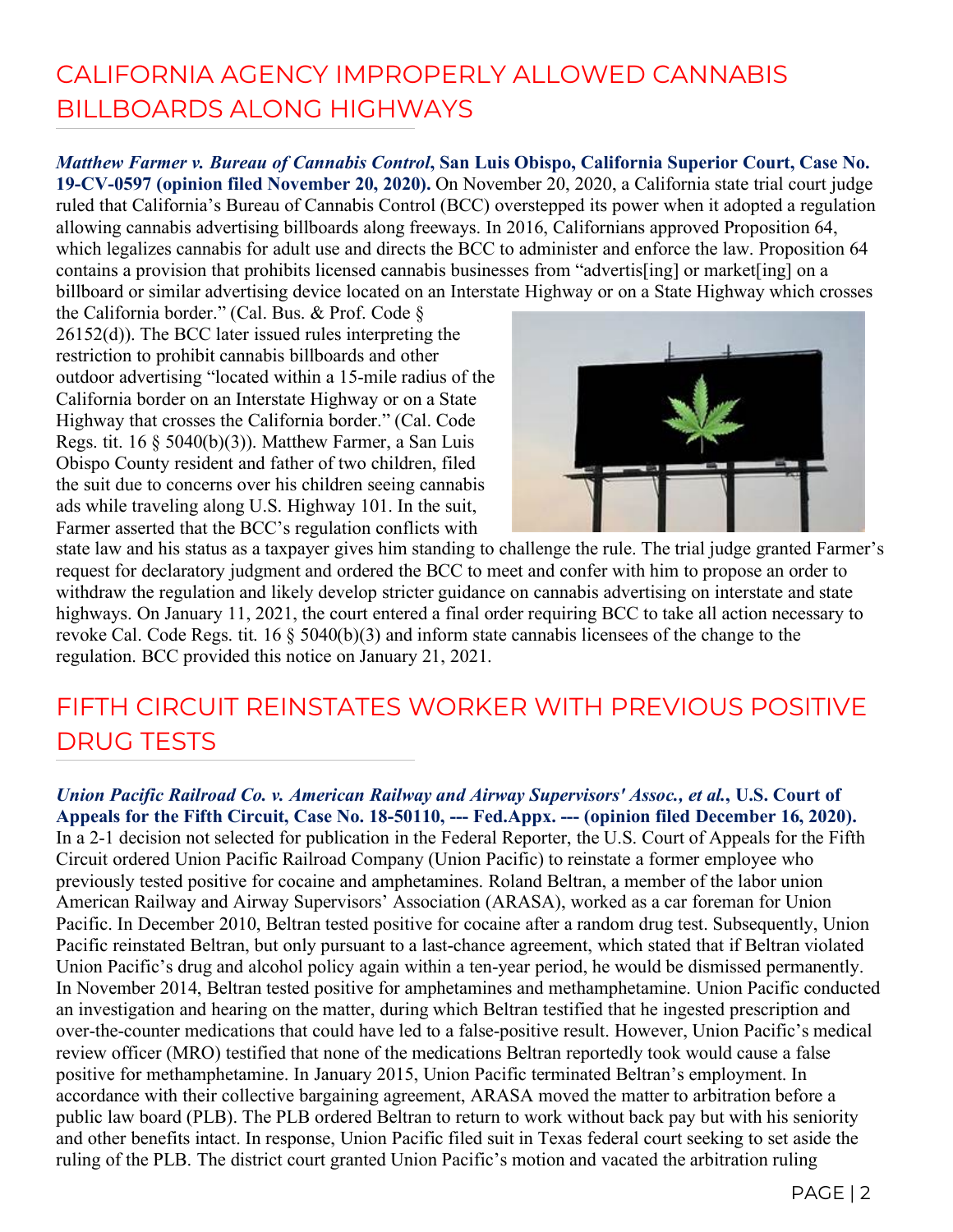concluding that the PLB decision violates public policy. On appeal, the Fifth Circuit reversed the decision, holding that Union Pacific failed to show that the arbitrator's conclusion that the second drug test resulted in a false positive and that Beltran should be reinstated was at odds with the MRO's determination. The court ruled that an arbitrator overseeing a case may disagree with an MRO's determination if the ultimate remedy does not conflict with other regulated procedures. In this case, the federal transportation laws governing random drug test procedures do not require the arbitrator to follow the MRO's conclusion about the validity of a test for purposes of personnel decisions. Therefore, the court ruled that the PLB's arbitration award did not violate public policy. While not completely disagreeing with the majority, the dissenting judge stated that there may be situations in which the arbitrator's ruling would violate public policy, such as if Beltran could only work in a safety-sensitive position. Union Pacific filed a petition for rehearing *en banc* (in front of all Fifth Circuit judges) on January 13, 2021. A response/opposition to the rehearing *en banc* by ARASA was due on February 1, 2021.

#### INDIANA RECOVERY HOUSE SPARKS LEGAL BATTLE IN FEDERAL COURT

*City of Crown Point, Indiana v. Pinnacle Treatment Centers, Inc., et al.***, U.S. District Court for the Northern District of Indiana, Case No. 2:20-cv-00359-PPS-JPK (suit filed September 1, 2020);** *Pinnacle Treatment Centers, Inc. v. City of Crown Point, Indiana***, U.S. District Court for the Northern District of Indiana, Case No. 2:20-cv-00336-PPS-JPK (suit filed September 18, 2020).** On September 1, 2020, the City of Crown Point, Indiana filed a lawsuit against two companies, CapGrow Holdings (CapGrow) and Pinnacle Treatment Centers (Pinnacle), alleging that the recovery home (home) operated by the two companies violates the local zoning code. In this case, CapGrow acquired a residential property in Crown Point, Indiana and leased the home out to Pinnacle, a provider of alcohol and substance use disorder treatment, for use as temporary lodging for some of its patients. The home in question is zoned residential R-1, with only the following uses permitted: (1) single-family dwelling; (2) public and parochial schools; (3) public parks and playgrounds; (4) churches; (5) essential services; and (6) accessory uses. The zoning code's definition of "family" includes five or fewer persons unless additional residents are related by blood or marriage. Crown Point asserts that eight to ten non-related individuals stay in the home at any given time, and thus, by using the home as temporary lodging for more than five unrelated individuals, CapGrow and Pinnacle violate the zoning code. After the defendants failed to file a petition with Crown Point for a land use variance, the city filed a suit in state court seeking a permanent injunction enjoining, restraining, prohibiting, and preventing the defendants from operating the home in violation of the zoning code. Crown Point also asks the court to enter a declaratory judgment declaring that the defendants must submit a complete and proper use variance petition or a petition to rezone the home. On October 6, 2020, the defendants removed the case to federal court.

Meanwhile, Pinnacle filed a separate class lawsuit against Crown Point on September 18, 2020 in federal court on behalf of itself and all past, current, and future patients of the home. Pinnacle asserts that the individuals living at the home are disabled under the federal Fair Housing Amendments Act (FHAA) due to their history of substance use disorder. Because the home houses disabled individuals, Pinnacle argues that Crown Point has violated, and continues to violate, the FHAA by failing to provide the home with a reasonable accommodation. The reasonable accommodations desired by Pinnacle could include: (1) not enforcing any Crown Point ordinance that requires the residents to be members of the same family, so long as individuals meeting the definition of disabled under the FHAA reside at the property; and (2) not enforcing any Crown Point ordinance that prevents residents undergoing treatment for substance use disorder or otherwise disabled under the FHAA from living at the property. Pinnacle asks the court to enjoin Crown Point preliminarily and permanently from violating the FHAA.

On January 19, 2021, the court consolidated the cases for the purposes of discovery and all pretrial proceedings but left open the question of how the trials should proceed. Additionally, on January 19, the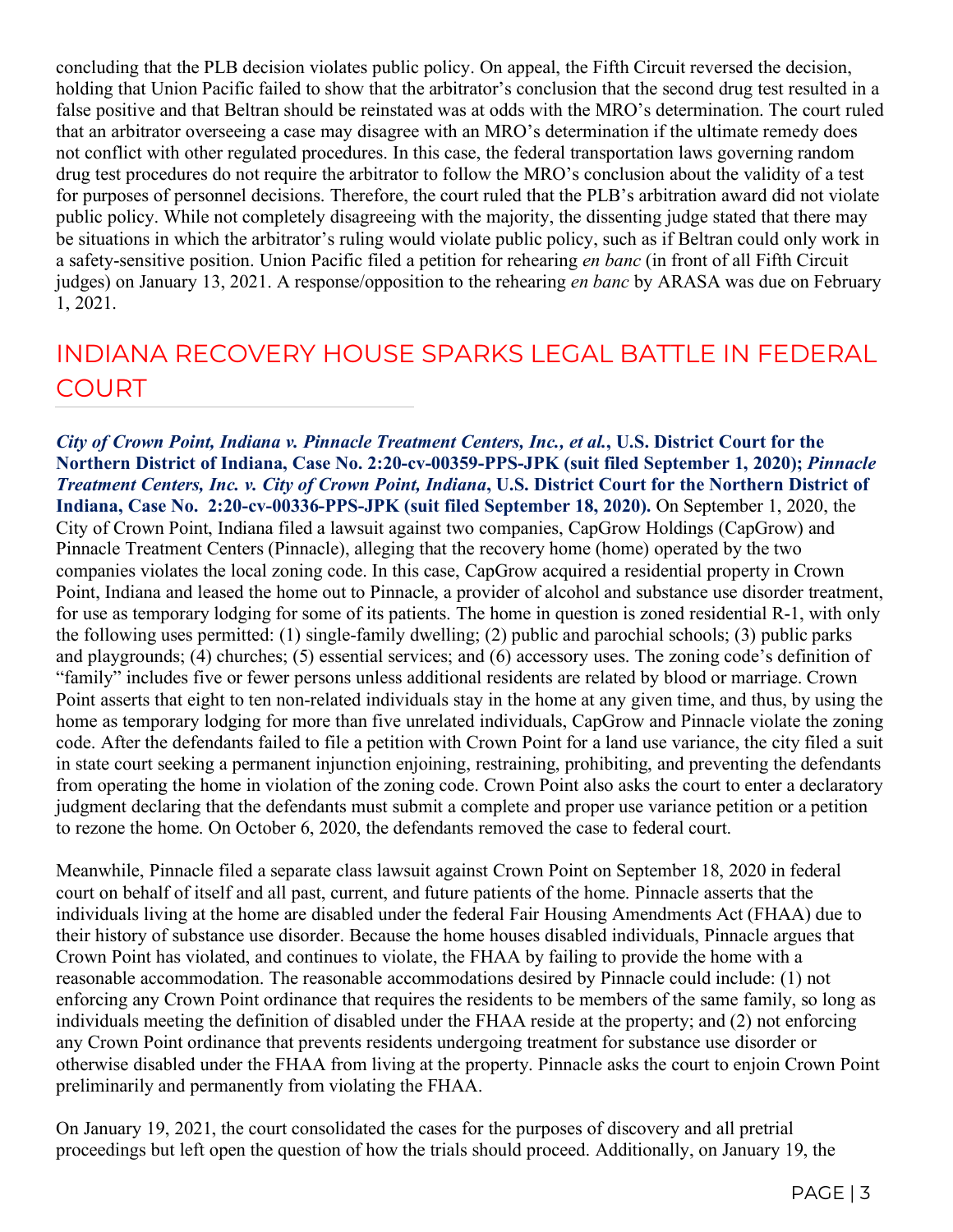parties agreed to stay the cases for 60 days to allow Pinnacle to pursue a variance with the local board of zoning appeals. Pinnacle must file a status report on or before March 22, 2021.

#### DRUG RING BUSTED AT THREE NORTH CAROLINA UNIVERSITIES

On December 17, 2020, federal prosecutors announced a bust of a large-scale drug trafficking ring throughout the campuses of the University of North Carolina at Chapel Hill, Duke University, and Appalachian State University. Federal authorities arrested 21 people, including many former students. Suspects in the case allegedly transported hundreds of kilograms of cocaine, LSD, MDMA ("Molly"), mushrooms, steroids,



human growth hormone, Xanax, and other narcotics and sold these drugs out of fraternity houses. In November 2020, Francisco Javier Ochoa, Jr., a California man identified as the primary supplier to the drug ring, pled guilty and received a 73 month prison sentence and was ordered to pay a \$250,000 forfeiture judgment. The investigation found that Ochoa shipped cocaine and other narcotics from California to North Carolina via the U.S. Postal Service. In addition to Ochoa, seven other individuals involved in the drug ring pled guilty to some of the charges against them. The criminal cases are ongoing in the U.S. District Court for the Middle District of North Carolina.

#### SAFE INJECTION SITES

*United States v. Safehouse***, U.S. Court of Appeals for the Third Circuit, Case No. 20-1422, --- F.3d --- (opinion filed January 12, 2021).** For previous updates on this case, please refer to the December 2020 issue of the LAPPA *Case Law Monitor*, available [here.](http://legislativeanalysis.org/wp-content/uploads/2020/12/December-2020-Case-Law-Monitor.pdf) On January 12, 2021, the U.S. Court of Appeals for the Third Circuit, in a 2-1 decision, ruled that a proposed safe injection site in Philadelphia violates the federal "crack house statute." (21 U.S.C. § 856). The Pennsylvania District Court originally ruled that 21 U.S.C. § 856 does not preclude the Safehouse injection site because the site's purpose is to offer medical care, encourage treatment, and save lives. However, the Third Circuit reversed the district court's ruling, holding that Safehouse would violate the law if it "knowingly and intentionally" opens its site to visitors for the purpose of using drugs. Although the court noted that drug use is not the sole purpose of Safehouse, and it offers many other services in addition to the consumption room, the court held that many of Safehouse's services revolve around visitors using drugs within the building, which is enough to satisfy the statute. The majority found that the safe injection site clearly falls within the plain meaning of 21 U.S.C. § 856 and therefore, determined it unnecessary to look past the statutory text and to the legislative intent behind the law. Additionally, the majority ruled that applying §856 to Safehouse is a valid exercise of Congress's power over interstate commerce. In sum, while the majority found Safehouse's motives benevolent and applauded its effort to innovatively address the opioid crisis, the court stated that it must apply the law as written and not change it based on policy. The dissenting judge believed that the majority improperly construed the crack house statute to criminalize otherwise innocent conduct by an entity not named or described in the law. Additionally, the dissent argued that the government did not meet its burden of showing that drug use is one of Safehouse's motivating purposes. The Third Circuit remanded the case to the district court to consider Safehouse's assertion that the Religious Freedom Restoration Act provides a defense in this case to the government's enforcement of the Controlled Substances Act.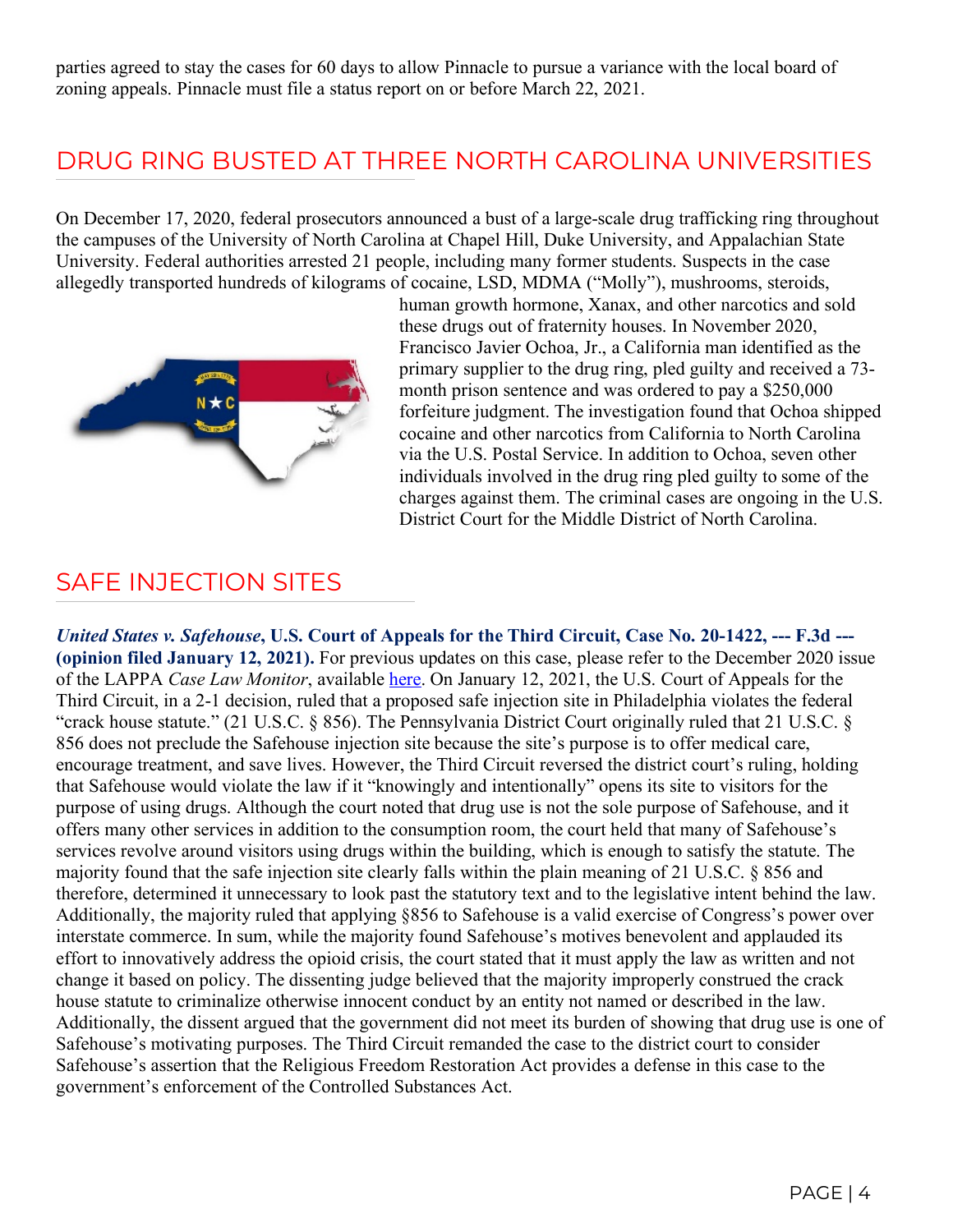#### NINTH CIRCUIT FINDS JAIL NURSES ARE NOT ENTITLED TO QUALIFIED IMMUNITY

*Ana Sandoval, et al. v. County of San Diego, et al.***, U.S. Court of Appeals for the Ninth Circuit, Case No. 18-55289, --- F.3d --- (opinion filed January 13, 2021).** The U.S. Court of Appeals for the Ninth Circuit issued a partially split panel decision that three nurses at the San Diego Central Jail are not entitled to qualified immunity from claims that each failed to provide adequate medical care to a pre-trial detainee who overdosed and died while in custody. In February 2014, law enforcement officers arrested probationer Ronnie Sandoval for possession of methamphetamine and took him to the San Diego Central Jail. Unbeknownst to the officers, Sandoval swallowed a large amount of methamphetamine shortly prior to arrest in the hopes of avoiding discovery. While in jail, a deputy noticed that Sandoval was excessively sweating and disoriented, prompting him to bring Sandoval to the medical station. A nurse instructed the deputy to place Sandoval in a medical observation cell. The particular cell in which Sandoval was placed, however, was used as a mixed-use cell, meaning that it was used for medical observation when necessary, but could also be used just as a temporary isolation cell. Other than being informed by another staff member, there was no system in place for a staff member to know whether or not an individual in that cell needed to be medically observed. The nurse then failed to check on Sandoval during the remaining six hours of his shift and did not inform his

replacement nurse about Sandoval's condition. The nurse on duty when Sandoval was placed in the mixed-use cell claimed that he believed Sandoval had been taken off of medical observation and was left in that particular cell for isolation. After eight, unmonitored hours, a sergeant walked by Sandoval's cell and noticed him unresponsive. A nurse on duty was instructed to call for paramedics but refused to do so and instead summoned emergency medical technicians (EMTs). It is of note that in San Diego, EMTs will not transport an unresponsive patient and thus, paramedics are needed when a



patient is unresponsive. When the EMTs arrived at the jail, they informed the nurses that they would not be able to transport Sandoval in his current condition. Paramedics finally arrived 47 minutes after Sandoval was first observed to be unresponsive. Sandoval subsequently died after failed resuscitation efforts.

Sandoval's wife filed suit in state court against three nurses at the jail and the County of San Diego. The complaint alleged that: (1) the individual nurses violated Sandoval's Fourteenth Amendment rights by failing to provide Sandoval with adequate medical care; and (2) the county's policy of using a mixed-use medical observation cell also violated the law because it had the potential to harm a detainee. The defendants removed the case to federal court and moved for summary judgment, which the federal district court granted. On appeal, the Ninth Circuit reversed the district court's decision, and further held that the nurses were not entitled to qualified immunity. The court held that Sandoval's right to adequate medical care while in custody is well-established and that nurses acting reasonably would know their actions could amount to reckless disregard for his condition. Using an objective standard, the court found that the nurses acted deliberately indifferent to Sandoval's rights. The Ninth Circuit also reversed the district court's grant of summary judgment to San Diego County, finding that the plaintiff put forward sufficient circumstantial evidence to support the conclusion that the use of a mixed-use medical observation cell could lead to injury or death of a detainee. One of the panel judges concurred in the decision with respect to two nurses, but in dissent argued that the third nurse should be entitled to qualified immunity because Sandoval's widow did not sufficiently allege that the nurse subjectively knew about his condition. The Ninth Circuit remanded the case for further proceedings.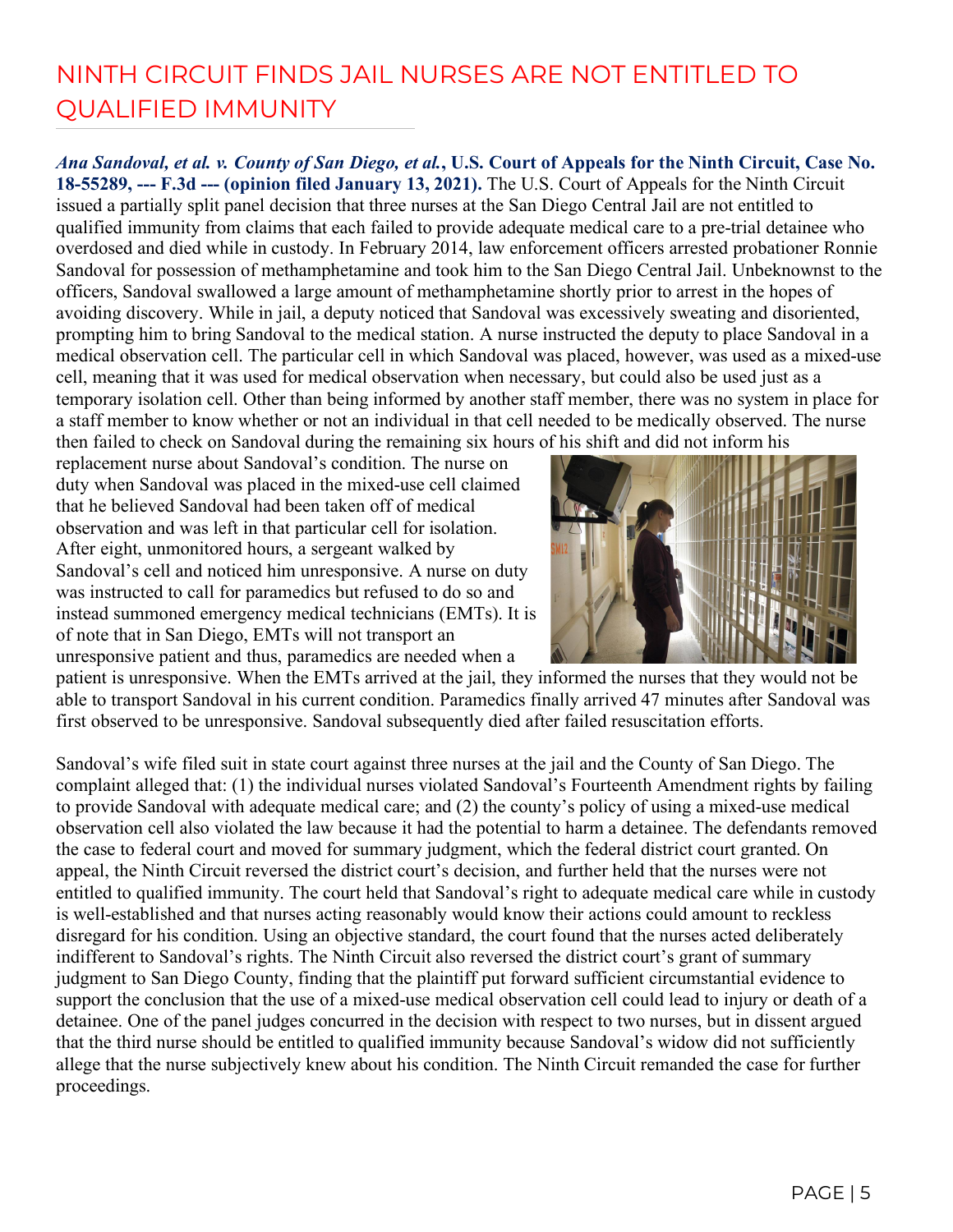## MICHIGAN'S MCLAREN HEALTH CARE REACHES DRUG DIVERSION SETTLEMENT

*Settlement reached January 19, 2021.* Michigan company McLaren Health Care Corporation (McLaren) agreed to pay the United States \$7.75 million to resolve allegations that it violated certain provisions of the federal Controlled Substances Act (CSA). This represents the nation's largest settlement of its kind involving allegations of drug diversion at a health care



system. According to a U.S. Drug Enforcement Administration (DEA) investigation, two McLaren pharmacies dispensed Schedule II drugs without written prescriptions and ignored "red flags" that McLaren's pharmacist-in-charge diverted those drugs. Additionally, several McLaren facilities allegedly violated the CSA's recordkeeping provisions, including failing to notify the DEA of known controlled substance thefts by employees. As part of the settlement with the U.S. government, McLaren admitted that: (1) the two pharmacies did not have written prescriptions for approximately 1,255 Schedule II prescriptions filled between May 2014 and February 2018; (2) a third McLaren pharmacy distributed controlled substances to an unregistered treatment facility between November 2015 and November 2017 without making a good faith inquiry into the DEA registration status of that facility; (3) a McLaren hospital did not notify the DEA of certain thefts of controlled substances between July 2007 and May 2019; (4) theft and diversion of controlled substances occurred at certain McLaren locations; and (5) some corporate policies failed to meet the requirements of the CSA and its regulations. As part of the settlement, McLaren entered into a three-year memorandum of agreement with the DEA that, among other things, prescribes the system's drug-handling responsibilities, mandates external controlled substance audits, and requires McLaren to institute a broadbased educational program focused on preventing drug diversion in the workplace.

#### INSYS THERAPEUTICS' FOUNDER PERMANENTLY BANNED FROM U.S. DRUG WORK

**Food and Drug Administration Docket No. FDA-2020-N-1337 (debarment effective November 30, 2020).** The U.S. Food and Drug Administration (FDA) issued a debarment notice for John Kapoor, the founder of Insys Therapeutics. In January 2020, a Massachusetts federal district court judge sentenced Kapoor to five and one-half years in prison for a racketeering scheme to boost sales of prescriptions of Subsys, the company's opioid painkiller designed for cancer patients. As a result of the FDA's action, once Kapoor is released from prison, he will be prohibited from providing services in any capacity to a person that has an approved or pending drug product application. Previous information about Kapoor's case can be found in the February 2020 issue of the LAPPA *Case Law Monitor*, available [here.](http://legislativeanalysis.org/wp-content/uploads/2020/02/LAPPA-Case-Law-Monitor-Volume-2-Issue-1-1.pdf)

#### INSYS THERAPEUTICS' FOUNDER SETTLES WITH NEW JERSEY OVER ROLE IN THE OPIOID CRISIS

*Gurbir Grewal v. Insys Therapeutics Inc., et al.,* **Superior Court of New Jersey, Chancery Division, Case No. MID-C-1-18 (consent judgment issued January 21, 2021).** John Kapoor, the former CEO of Insys Therapeutics, agreed to pay the State of New Jersey \$5 million to settle allegations over his role in fueling the opioid crisis. The settlement resolves a civil lawsuit filed in 2017 by the New Jersey Attorney General and the Division of Consumer Affairs against Kapoor asserting violations of the New Jersey Consumer Fraud Act and False Claims Act. According to information released by the Attorney General, Kapoor will make an initial \$1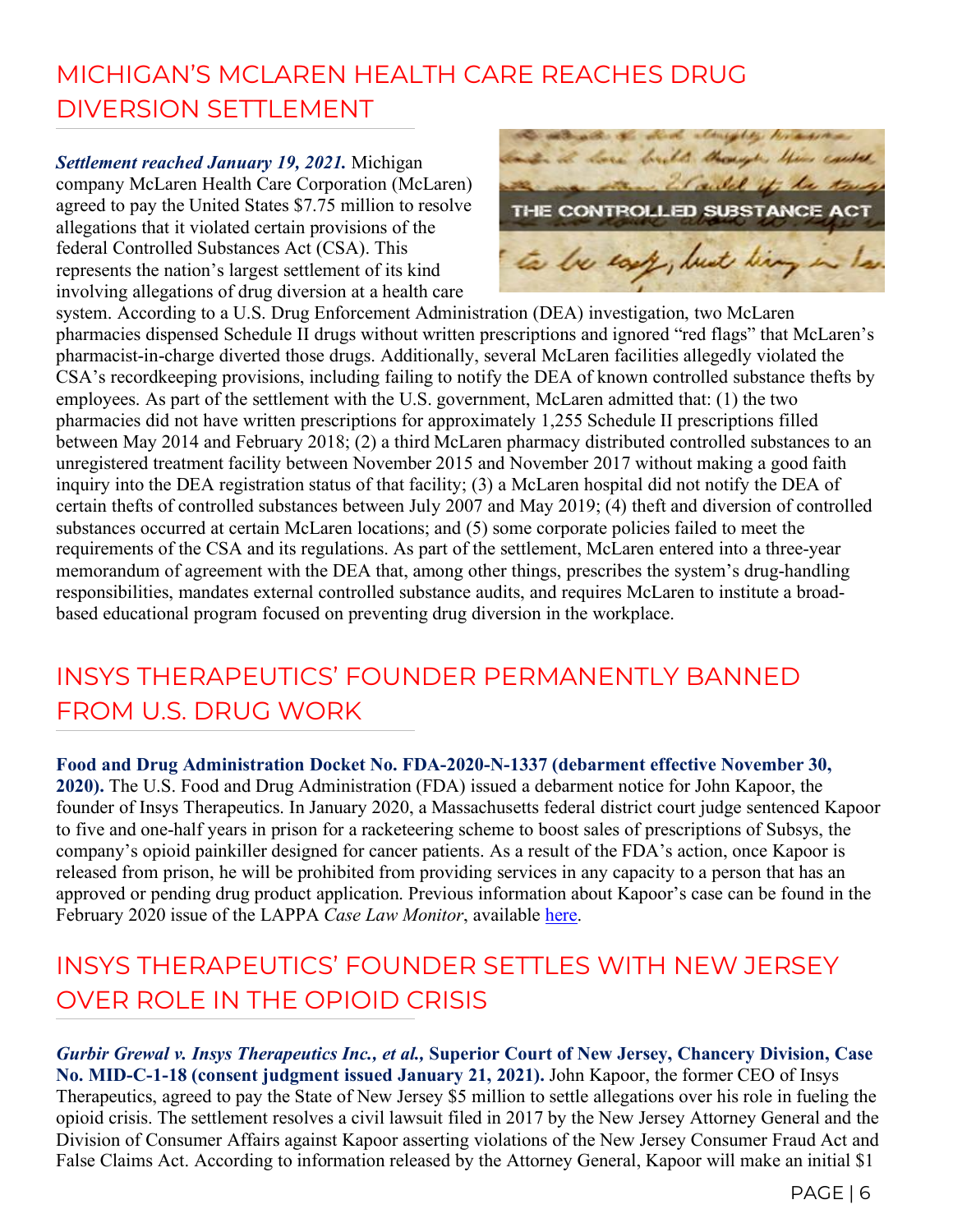million lump sum payment to New Jersey, followed by another \$4 million in one lump sum after Kapoor satisfies the monetary obligation imposed in his federal criminal case. The Attorney General indicates that New Jersey will use most of the settlement amount to fund the state's efforts to combat the opioid crisis, with the remainder divided among state agencies affected by the fraudulent scheme. The settlement also prohibits Kapoor from owning any New Jersey business or possessing more than ten percent of stock in any company doing business in the state. Kapoor did not admit liability in connection with the New Jersey settlement. The settlement with the Attorney General does not resolve New Jersey's ongoing claims against Insys, which filed for Chapter 11 bankruptcy protection in June 2019.

#### OKLAHOMA SEEKS \$9.3 BILLION IN DAMAGES FROM JOHNSON & **JOHNSON**

*State of Oklahoma, ex rel., Mike Hunter v. Johnson & Johnson, et al.,* **Oklahoma Supreme Court, Case No. DF-118474 (suit filed December 9, 2019).** For previous updates and facts about this case, please refer to the December 2020 issue of the LAPPA *Case Law Monitor*, available [here.](http://legislativeanalysis.org/wp-content/uploads/2020/12/December-2020-Case-Law-Monitor.pdf) In a briefing submitted to the Oklahoma Supreme Court on December 7, 2020, Oklahoma asks the court to order Johnson & Johnson to pay more than \$9.3 billion to cover the entire anticipated cost of combatting the state's opioid crisis. In 2019, a



state trial court ordered Johnson & Johnson to pay \$465 million for its role in the oversupply of opioids in the state. Johnson & Johnson and several subsidiaries appealed the verdict. On appeal, Oklahoma argues that the awarded damages are too low and would only cover one year of the state's abatement plan. The state asserts that there is undisputed evidence showing that Oklahoma's opioid crisis will take 20 years to abate and the court should require Johnson & Johnson to provide complete relief. Alternatively, Oklahoma's brief presents a plan in which Johnson & Johnson would be ordered to pay \$465 million every year for 20 years or until the trial court determines the crisis has been abated, whichever comes first. The pharmaceutical company appellants have until February 9, 2021 to file their combined reply brief and answer brief.

## AMERISOURCEBERGEN MUST TURN OVER OPIOID FILES TO PENSION FUNDS

*AmerisourceBergen Corp. v. Lebanon County Employees' Retirement Fund***, et al., Delaware Supreme Court, Case No. 60, 2020, --- A.3d ---, (opinion filed December 10, 2020).** The Delaware Supreme Court ruled that AmerisourceBergen Corp. must turn over files to two pension funds investigating AmerisourceBergen's leaders over the drug distributor's role in the opioid crisis. Affirming a January 2020 trial court decision, the Supreme Court held that a corporate shareholder proceeding under a proper investigatory purpose generally does not have to identify the particular course of action that it will take or establish that the wrongdoing under investigation is actionable. Thus, AmerisourceBergen's argument that the pension funds only wanted access to its files because the funds would be suing was not a valid defense. The two pension plans originally made the records requests after several plaintiffs filed lawsuits related to the opioid crisis against AmerisourceBergen. The pension funds argued that the company should account to its investors about whether wrongdoing by the company's board is to blame for its legal exposure. The court decision forces AmerisourceBergen to make significant disclosures to a Teamsters health plan and a municipal pension. The Supreme Court remanded the case to the trial court for further proceedings.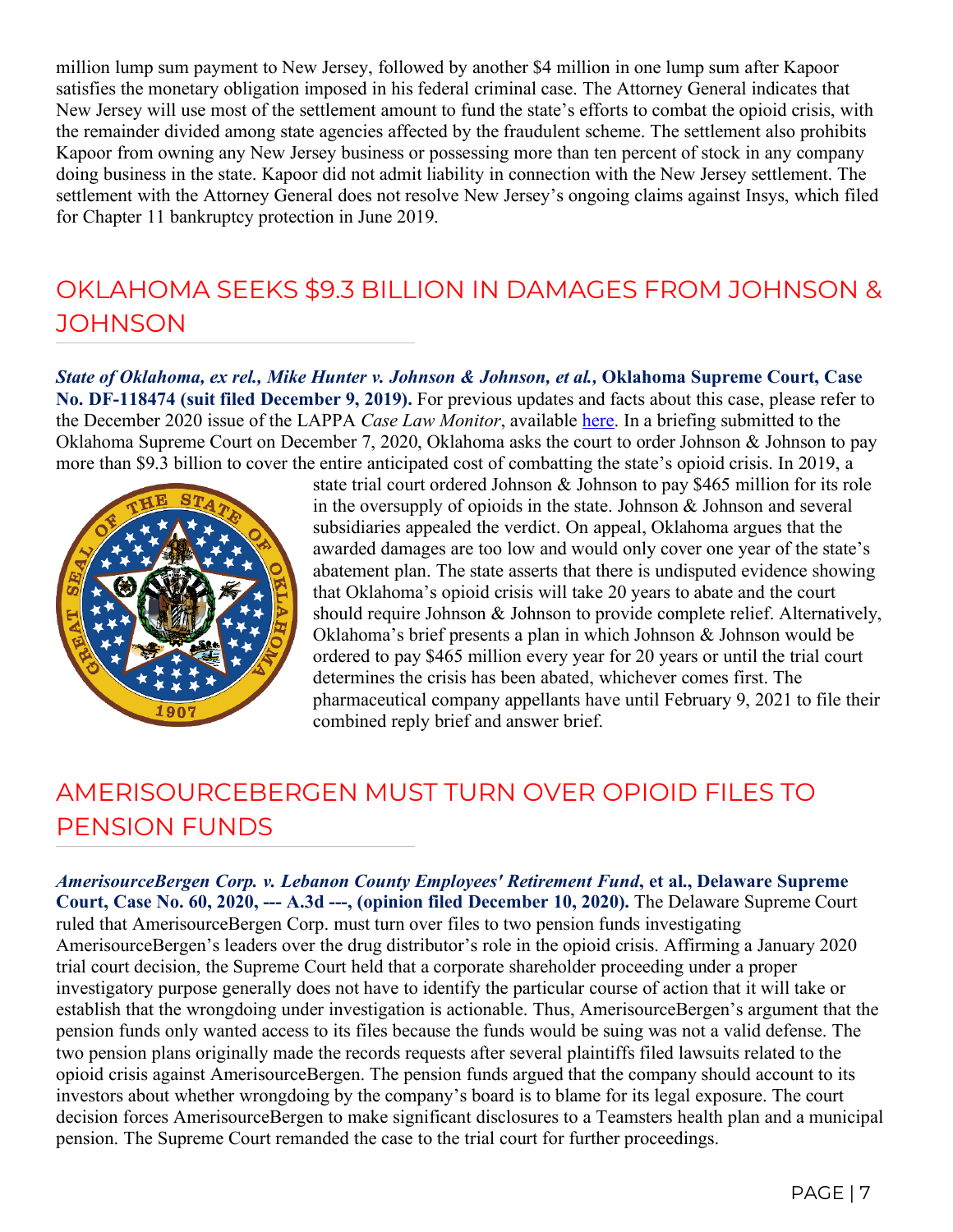#### CALIFORNIA STATE AGENCIES DO NOT HAVE TO TURN OVER OPIOID DATA IN MARKETING SUIT



*Board of Registered Nursing v. Superior Court of Orange County***, California Court of Appeals, Fourth District, Case No. D077440, --- Cal.Rptr.3d. --- (opinion filed January 15, 2021).** A California intermediate appellate court ruled that four California agencies do not have to produce data related to opioid prescriptions, complaints, and deaths as part of the state's deceptive marketing suit against pharmaceutical companies. This case stems from a suit filed by California against several pharmaceutical companies who allegedly engaged in deceptive marketing practices to encourage doctors to prescribe

opioids by misrepresenting their safety for non-cancer pain. As a result of the lawsuit, the defendant pharmaceutical companies sought to obtain extensive information regarding opioid prescriptions and use in California. The pharmaceutical companies served business records subpoenas on the California Medical Board, Pharmacy Board, Board of Registered Nursing (Nursing Board), and the California Department of Justice (DOJ), broadly seeking documents and communications related to opioid use, opioid use disorder, opioid treatment, and opioid related disciplinary proceedings over the preceding 30 years. The pharmaceutical companies considered the documents necessary because they allegedly directly relate to matters of causation, comparative fault, apportionment, and damages in their case. The Pharmacy Board, the Medical Board, and the DOJ objected to production, and the Nursing Board filed a motion for a protective order. A state trial court ordered the agencies to produce the documents subject to redaction of some personal identifying information contained in the documents. On appeal, the state agencies asserted that the documents sought: (1) do not meet the standards for nonparty discovery because the defendants did not give notice to individuals whose personal information might be released; and (2) are protected by the constitutional right to privacy. The intermediate appellate court agreed with the California agencies. Relying on California statutory law addressing deposition subpoenas seeking "personal records pertaining to a consumer" (Cal. Civ. Proc. Code § 2020.410(d)), the court held that because the subpoenas sought the personal information of investigated or disciplined health care professionals without redaction, the defendants must provide notice to these individuals. Although the trial court allowed for the redaction of personal identifying information of patients, complaining parties, and witnesses, the appellate court noted that the personal identifying information of the investigated or disciplined health care professionals was not redacted. Accordingly, the state agencies properly refused to produce such information because the pharmaceutical companies did not provide notice to these individuals. The appellate court also ruled that the individuals' interest in confidentiality outweighs the pharmaceutical companies' interest in obtaining the documents, which the court thought had little or no relevance to California's complaint. The appellate court directed the trial court to grant the Nursing Board's motion for a protective order and vacate its production orders, to be replaced by orders denying the motions to compel production.

#### U.S. DEPARTMENT OF JUSTICE ALLEGES WALMART VIOLATED THE CONTROLLED SUBSTANCES ACT

*United States v. Walmart, Inc., et al.***, U.S. District Court for the District of Delaware, Case No. 1:20-cv-01744-CFC (suit filed December 22, 2020).** In December 2020, the U.S. Department of Justice (USDOJ) filed a civil complaint against Walmart in federal court in Delaware alleging that Walmart unlawfully dispensed controlled substances from the pharmacies it operates and unlawfully distributed controlled substances to those pharmacies throughout the opioid crisis. In the complaint, the USDOJ asserts that Walmart violated the federal Controlled Substances Act (CSA) by knowingly filling thousands of controlled substance prescriptions not issued for legitimate medical purposes or in the usual course of medical or pharmacy practice. Additionally, the USDOJ claims that Walmart, as the operator of its own distribution centers, received thousands of suspicious orders for prescriptions that it failed to report to the U.S. Drug Enforcement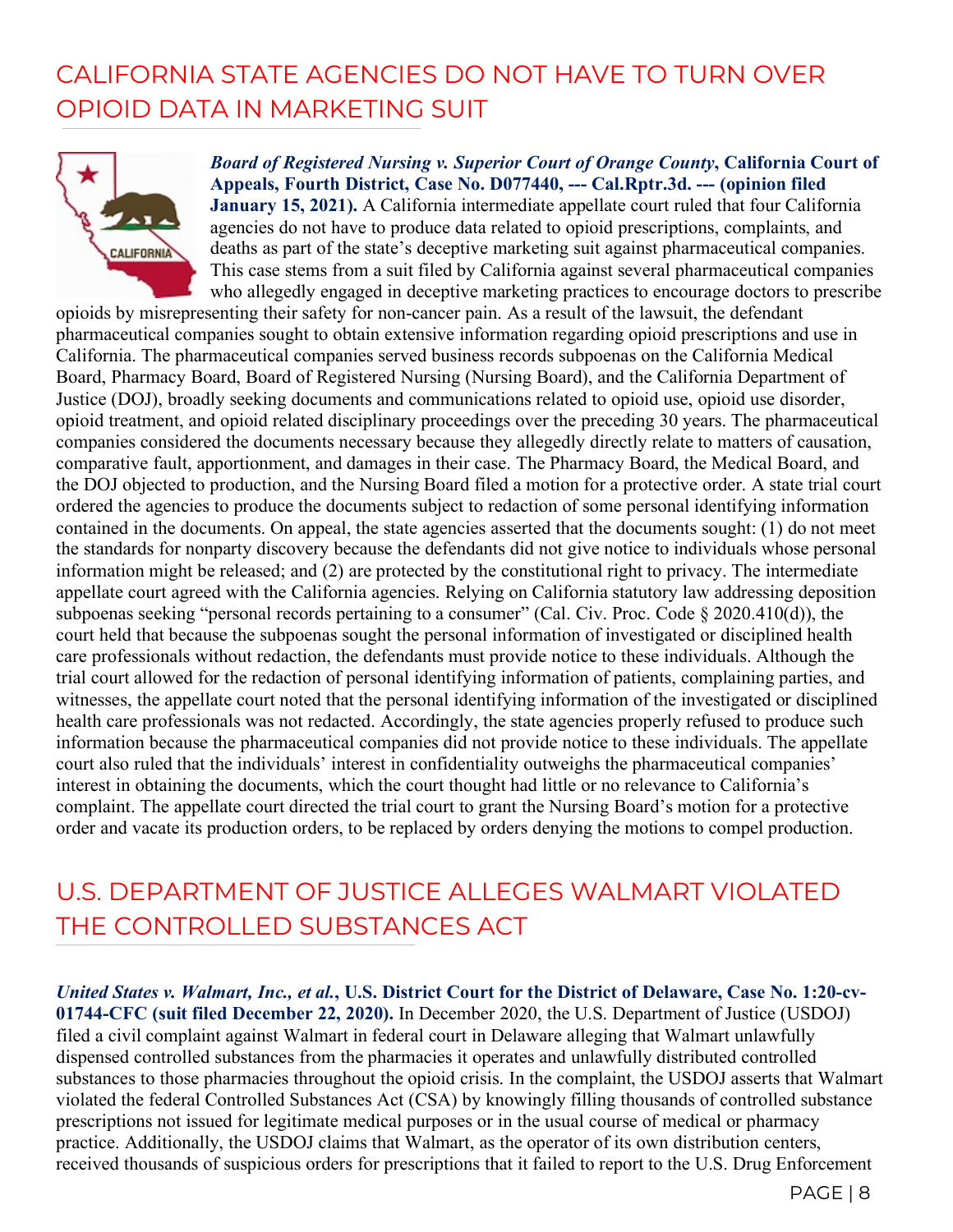Administration (DEA) as required by the CSA. If Walmart is found liable for violating the CSA, it could face civil penalties of up to \$67,627 for each unlawful prescription filled and \$15,691 for each suspicious order not reported. The USDOJ is also asking the court for injunctive relief to address and restrain Walmart's violations of the law. The case is ongoing, and next steps have not yet been announced. In related news, Walmart filed a declaratory judgment action against the federal government in a federal court in Texas in October 2020 in an effort to preempt claims from the USDOJ. Additional information on this case (*Walmart Inc. v. U.S. Department of Justice, et al.)* is available in the December 2020 issue of the LAPPA *Case Law Monitor*, available [here.](http://legislativeanalysis.org/wp-content/uploads/2020/12/December-2020-Case-Law-Monitor.pdf) In the Texas declaratory judgment action, the government filed a motion to dismiss on December 4, 2020 for lack of jurisdiction. Walmart submitted its response in opposition to the motion on January 6, 2021. A hearing on the motion to dismiss occurred on January 26, 2021.

#### WAI MART SUED BY SHAREHOLDERS OVER ITS ROLE IN THE OPIOID CRISIS

*Richard Stanton v. Walmart Inc. et al.***, U.S. District Court for the District of Delaware, Case No. 1:21-cv-00055-UNA (suit filed January 20, 2021).** A proposed class of shareholders filed suit against Walmart Inc. in Delaware federal court claiming that the company concealed its role in the opioid crisis and the extent to which it unlawfully distributed controlled substances from pharmacies. Richard Stanton seeks to represent shareholders who acquired Walmart stock between March 30, 2016 and December 22, 2020. Stanton claims that the defendants violated Section 10(b) of the Exchange Act (15 U.S.C. § 78j(b)) and Rule 10b-5 promulgated thereunder by the Securities Exchange Commission (SEC) by concealing Walmart's alleged role in the opioid crisis in public statements to investors. The complaint alleges that after the "truth" came out in the Department of Justice's lawsuit (*United States v. Walmart, Inc., et al.,* discussed above)*,* Walmart's stock price fell by almost two percent. Additionally, the complaint alleges that the individual defendants in the suit, C. Douglas McMillon, Walmart's Chief Executive Officer and President, and M. Brett Biggs, Walmart's Chief Financial Officer and Executive Vice President, violated Section 20(a) of the Exchange Act (15 U.S.C. § 78t) by participating in the alleged unlawful conduct that artificially inflated the market price of Walmart securities. Stanton asks the court for damages on behalf of himself and the class.

#### PURDUE PHARMA BANKRUPTCY PROCEEDINGS

#### *In re Purdue Pharma L.P.***, No. 19-23649 (Bankr. S.D.N.Y. filed Sept. 15, 2019).**

- On December 15, 2020, the bankruptcy court granted Purdue Pharma's (Purdue's) latest motion for more time to file its Chapter 11 plan. This is the third extension received by the company. Purdue asserted that it needs more time to resolve issues surrounding the litigation against the company's owners before it can file its Chapter 11 plan. The new deadline to file the reorganization plan is February 15, 2021. As part of the motion, Purdue also asked to push back the deadline for votes on the plan to May 17, 2021.
- On December 17, 2020, two members of the Sackler family that owns Purdue, David and Kathe Sackler, appeared before a U.S. Congressional committee investigating the family and the company's role in the national opioid addiction and overdose epidemic. At the hearing, the Sacklers acknowledged that Purdue's OxyContin played a role in the opioid epidemic but did not apologize or admit any wrongdoing with respect to their individual roles. At the hearing, Kathe Sackler stated that knowing what she knew previously, there was nothing she would have done differently. The hearing came three weeks after Purdue pled guilty to three criminal charges as part of a settlement with the U.S. Department of Justice.